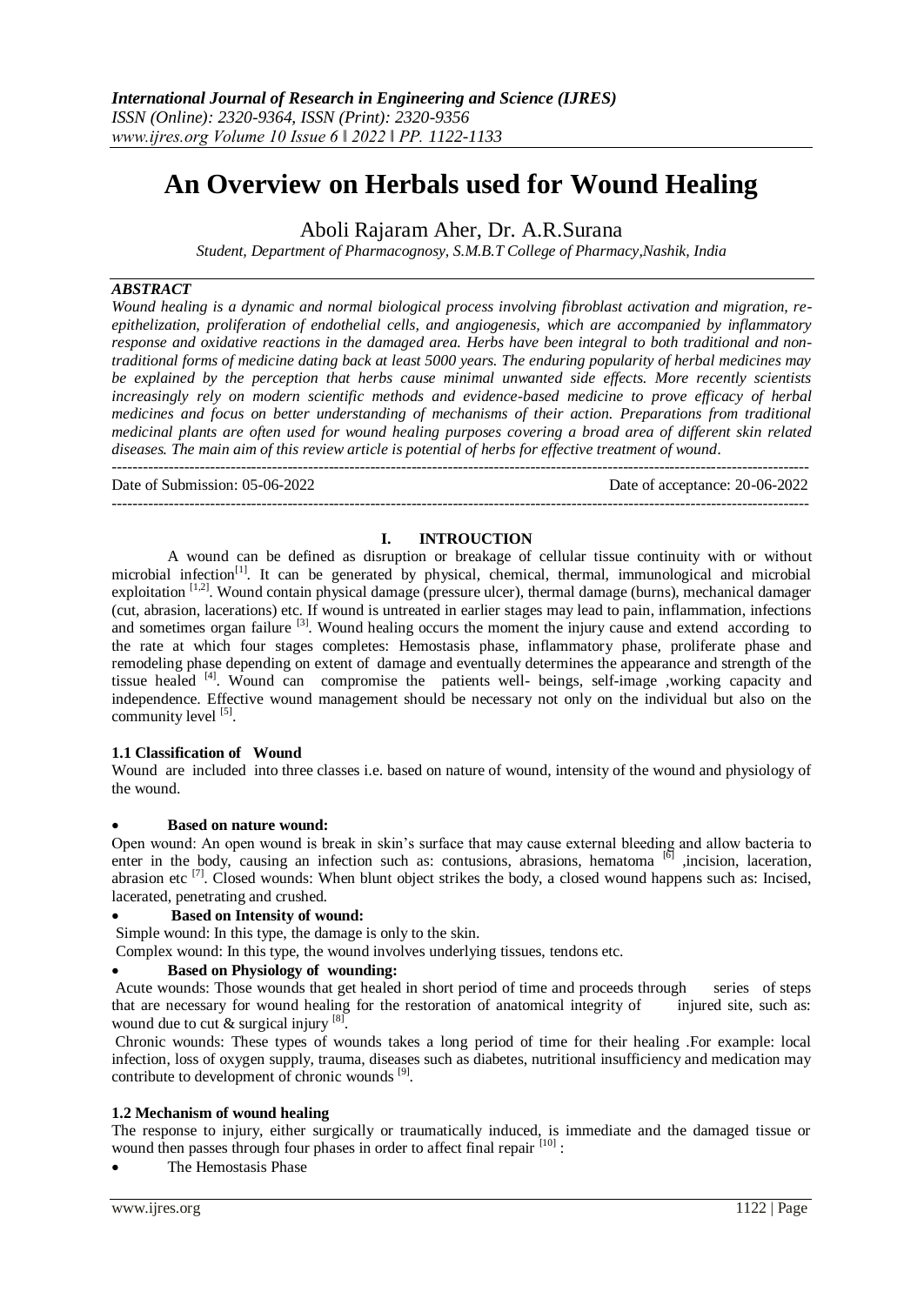- The Inflammatory Phase
- The Proliferation Phase
- The Remodeling Phase

Hemostasis: Hemostasis starts immediately after injury and cause arrest of bleeding by formation of platelets. It involves vascular constriction, Platelet aggregation & fibrin formation.

Inflammation: It lasts for 4-6 days. It involves hemostatic mechanism to prevent blood loss from the site of wound [11].

Proliferation: It starts after inflammation which lasts for 5-21 days. It involves the formation of granulation tissue, angiogenesis, re -epithelialization.

Remodeling: This phase lasts for 3 weeks -2 years. It involves the synthesis of collagen and scar formation [12].

| Sr. no.        | <b>Phase of healing</b>                               | <b>Time Post Injury</b> | <b>Cells involved in Phases</b>                    | <b>Function/Purpose</b>                                            |
|----------------|-------------------------------------------------------|-------------------------|----------------------------------------------------|--------------------------------------------------------------------|
|                | Hemostasis                                            | Immediate               | Platelets                                          | Arrest of bleeding                                                 |
| $\mathfrak{D}$ | Inflammation                                          | $2-5$ days              | Neutrophils<br>Macrophases                         | of cell<br>debris<br>Removal<br>and<br>infection<br>causing agents |
| 3              | Proliferation<br>(granulation)<br>and<br>contraction) | 5-3 Weeks               | Lymphocytes<br><b>Fibroblasts</b><br>Keratinocytes | Granulation tissue formation,<br>Angiogenesis                      |
| $\overline{4}$ | Remodeling<br>(maturation)                            | 21 days-2years          | Fibroblasts                                        | of<br>&<br>Formation<br>collagen<br>maturation of<br><b>Scars</b>  |

Table 1: Phases of Wound Healing  $[13,14]$ 



Figure 1: Physiology of Wound Healing

# **1.3 Factors Affecting Wound Healing**

In general, wound healing is viewed as an interaction between a complex cascade of cellular and biochemical activities culminating in the restoration of structural, functional integrity, and increased strength in injured tissues. The phases of wound healing usually go on in a fashionable and time-dependent manner. Any disruption in the process of wound healing may potentially lead to chronic wound or pathological scarring [15,16]. There are various factors that affect wound healing, and a good understanding of these factors and their possible influence on wound healing may be important in the development of therapeutic agents for wound healing in diabetic and non-diabetic conditions. Factors that affect wound healing are discussed below.

## **Wound site**

The site of the wound is an important factor in wound healing as wound infection is a common reason for impaired wound healing <sup>[17,18]</sup>. *Staphylococcus aureus* and *Pseudomonas aeruginosa* are few of the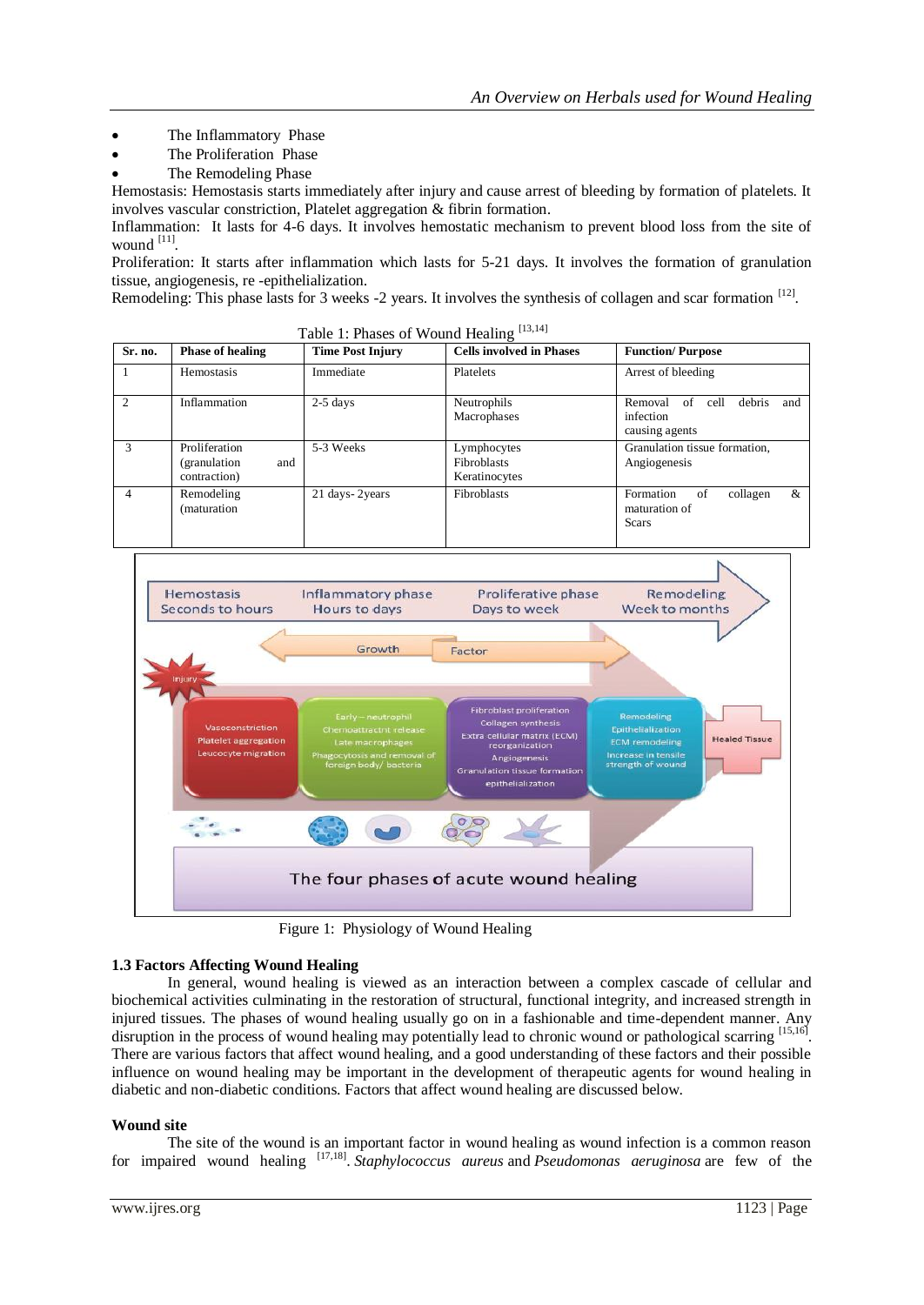organisms responsible for wound infection, and reports have found that *S. aureus* is the main pathogen associated with diabetic foot infection [19,20].

## **Immune state**

Various components of the immune system are affected in patients with diabetes. It has been reported that polymorphonuclear leukocyte function is reduced particularly in the presence of acidosis while leukocyte adherence, chemotaxis, and phagocytosis may also be negatively affected in diabetic state <sup>[21,22]</sup>, consequently causing delayed wound healing. Antioxidant systems that participate in bactericidal activity may be impaired in diabetic state, making the wounds in diabetic patients to be susceptible to infection [23,24]. Diabetes is a risk factor for bacteria in patients with pneumococcal pneumonia and is linked to increased mortality [25,26].

### **Age**

There seems to be a relationship between the ages of an individual and wound healing process  $[27]$ . Wound healing seems to be delayed in older age. This is possibly due to the fact that fibroblast growth and activity decrease in older people while collagen synthesis and wound contraction are also reduced in injured older people [25,27].

## **Disease state**

*S. aureus* and beta-hemolytic streptococci are treated as pathogens in early diabetic foot infections. Studies have reported a higher incidence of bacterial infection in diabetic women than in non-diabetic women  $[27]$ . It seems that diabetic patients are more susceptible to wound infection. Greenhalgh  $[28]$  reported a higher incidence (11%) in wound infection in diabetic patients than in the general patient population.

## **Reactive oxygen species (ROS)**

The high concentration of ROS could induce serious tissue damage which could lead to neoplastic transformation, further leading to the impaired healing process by inducing cellular, DNA, proteins, and lipids damages<sup>[29,30]</sup>.

## **Diet**

Diet has been reported to affect wound healing. It was observed that serum albumin level of 3.5 g/dl or more is required for adequate wound healing. Decreased level of protein could negatively affect collagen synthesis thereby impairing wound healing  $^{[29,31]}$ .

## **II. METHODS ASSESSED FOR REVIEW**

To collect all cases of herbals which are useful for wound healing activity, a selective literature search using publicly available electronic databases (especially the PubMed database, Scopus, and Korean databases) was performed. We used the search items including "Herbal for wound healing", "classification and mechanism", "Aloevera", "Tulsi", "Eucalyptus", "Neem", "Turmeric", "Bael", "Panaxgingseng. "German mechanism","Aloevera", "Tulsi","Eucalyptus","Neem","Turmeric","Bael","Panaxgingseng."German chamomile", "Burdock *Arctium lappa*", "Calendula officinalis" , "herbs induced wound healing in diabetic patients". The search was primarily focused on English-language case reports, case series and clinical reviews, published till Nov. 2020. The literature with language other than English was used by converting them into English.

#### **III. NEED OF REVIEW**

From the prevalence survey we estimated the point prevalence of all complex wounds to be 1.47 per 1000 people (95% confidence interval 1.38 to 1.56 per 1000 people). Pressure ulcers and venous leg ulcers were the most common type of complex wound. Herbs have been integral to both traditional and non-traditional forms of medicine dating back at least 5000 years. The enduring popularity of herbal medicines may be explained by the perception that herbs cause minimal unwanted side effects. More recently, scientists increasingly rely on modern scientific methods and evidence-based medicine to prove efficacy of herbal medicines and focus on better understanding of mechanisms of their action. However, information concerning quantitative human health benefits of herbal medicines is still rare or dispersed, limiting their proper valuation. Preparations from traditional medicinal plants are often used for wound healing purposes covering a broad area. Herbal medicines in wound management involve disinfection, debridement, and provision of a suitable environment for aiding the natural course of healing. An aim of this review is therefore to review herbal medicines, which pose great potential for effective treatment of minor wounds.

## **IV. Medicinal Plants in Wound Healing**

Medicinal plant materials and herbal remedies derived from them represent a substantial portion of the global medicinal market. Herbal remedies and drugs have played a significant role in curing diseases throughout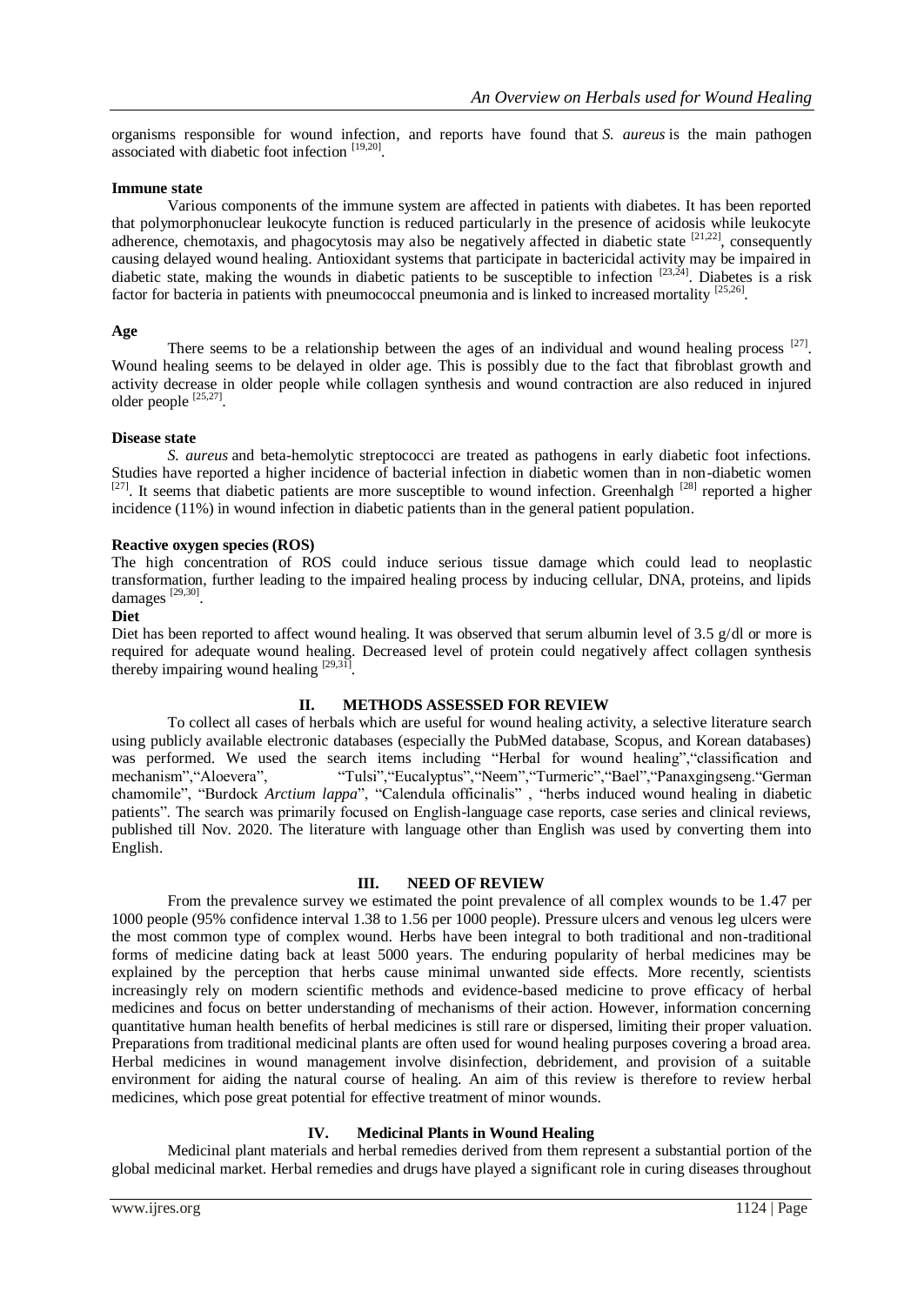the history of mankind. Though a large amount of literature is available on their curative properties, standard procedures for quality control of plant materials with respect to their identification (phytochemical, pharmacological, and therapeutic activity) are not available. Standardization of medicinal plants ensure their consistency and therapeutic effectiveness. Herbal products are evaluated for their identity (characterization), quality, and quality of the extracts present, as it is required to evaluate their therapeutic efficacy, i.e., to know their pharmacological action to evidence authenticity [32]. Herbal medicines have the potential to treat and cure illnesses like ulcers, healing of wounds, skin infections inflammation, scabies, leprosy, and venereal disease <sup>[33]</sup>. Herbal medicines in wound treatment or care include disinfection, debridement, and providing a moist atmosphere which facilitates development of appropriate natural healing climate. Folklore cultures employ a significant number of plants to treat cuts, wounds, and burns [34,35].

## **4.1 Aloe (Aloe vera)**



Figure 2 : Aloe vera

Synonym – Aloe *Barbadensis* miller, cape aloe, curacao aloe.

Aloe vera, commonly known as Kumari, used as an herbal medicine found in all over India. Morphologically Aloe vera has short stem with shallow root system and large fleshy leaves. It grows as wild plant in deserts of India <sup>[36,37]</sup>. There are more than 100 active components found in Aloe vera, possessing wound healing properties as well as astringent, hemostatic, antidiabetic, antiulcer, antiseptic, antibacterial, anti-inflammatory, antioxidant, anticancer, antidiarrheal  $^{[38]}$ . According to a study by Saini, et al.  $^{[39]}$ , Aloe vera leaves pulp has comparatively better and faster wound healing capacity than Povidone Iodine ointment (5% w/w) on excision wound model <sup>[40]</sup>. It has also been reported that, Aloe vera not only speeds up healing but also protects affected surface from getting infected by microbes. Aloe vera is reported to enhance collagen turnover rate and enhance the level of lysyl oxidase which cross-links newly synthesized collagen [41]. Aloe vera also have ulcer healing property (when taken internally) and gives protection to skin [37]. Aloe vera gel if topically applied significantly increases wound contraction and wound closure. It has a significant influence on the level of collagen, which acts as the precursor protein for wound healing. Histological studies reported that Aloe vera gel accelerates epithelialization, neo-vascularization and increased wound contraction in the later stage of the wound healing process  $[42]$ . Its healing property is attributed to a compound called glucomannan, which consists of polysaccharides. The mucilage of Aloe vera also increases transversal connections among collagen bands without changing collagen structure, therefore accelerates wound improvement [43,44]

#### **4.2 TULSI**



Figure 3: Tulsi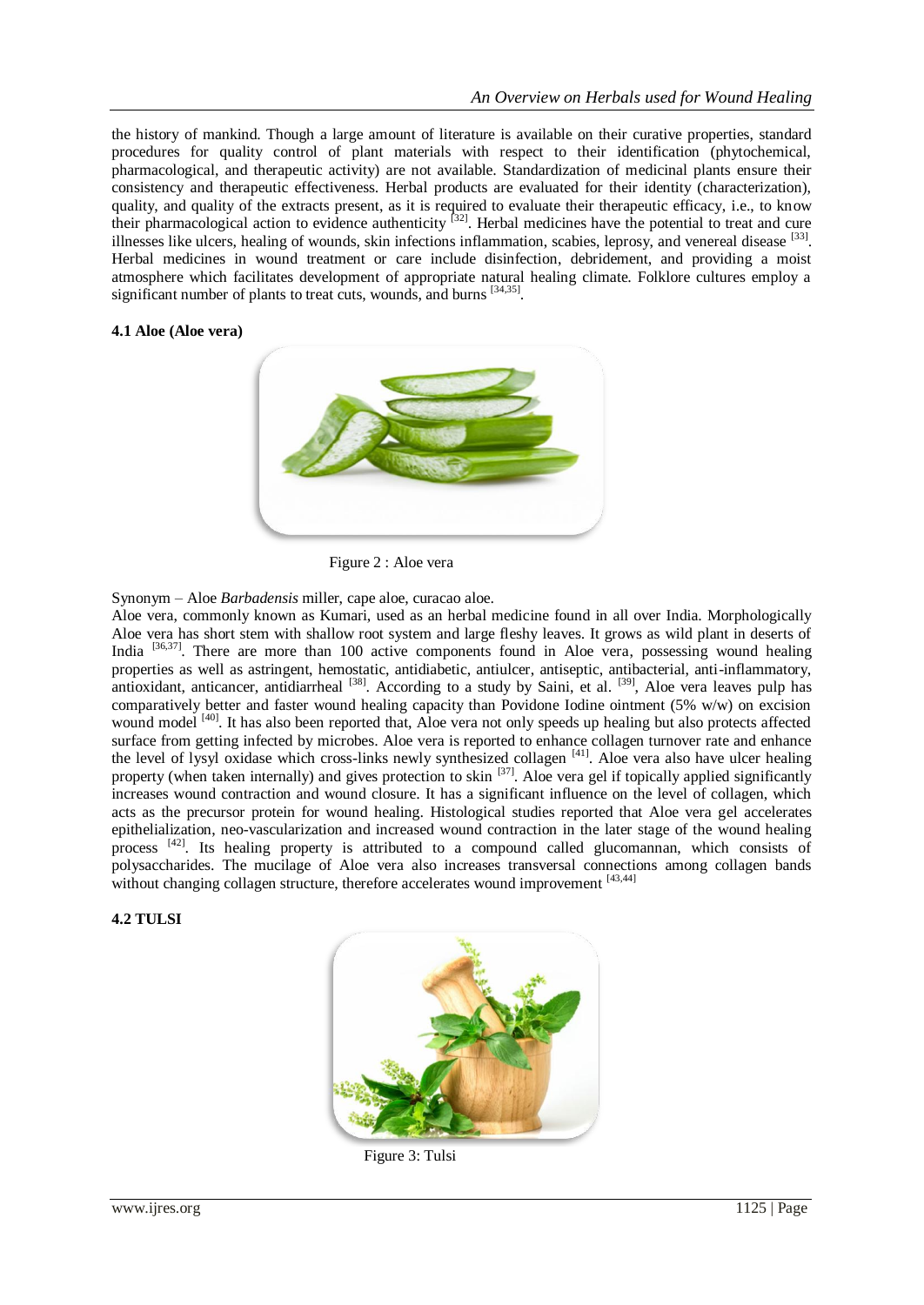Synonym – Sacred basil , Kali tulsi , Veranda.

*Ocimum sanctum* (Sanskrit: Tulasi; family: Labiaceae), is found entirely in subtropical and tropical parts of India. Different parts of the plant are traditionally used in Ayurveda and Siddha systems for the treatment of various ailments like infections, skin diseases, liver diseases and as an antidote for snake bite and scorpion sting <sup>[45,46]</sup>. *Ocimum sanctum* leaves consists of tannins like gallic acid, chlorogenic acid, etc. and contain alkaloids, glycosides, and saponins along with the volatile oil. The major active component of basil leave is urosolic acid. It consists of 70% eugenol, carvenol and eugenol-methyl-ether [47]. The free radical scavenging activity of *Ocimum sanctum* products is the major mechanism, by which it protects against cellular damage [48] . *Ocimum sanctum* plays a key role in wound healing process by actively involving at various levels of immune mechanisms, such as antibody production, release of hypersensitivity reaction mediators and response of tissues to these mediators in the target sites [49]. It has been reported that, *Ocimum sanctum* shows various activities such as gastroduodenal ulcer protection, antisecretory and gastric mucosal defense enhancement. The leaves of *Ocimum sanctum* contain volatile oil, which is composed of limonene, borneol, copaene, caryophyllene and elemol; phenolic compounds (rosmarinic acid, apigenin, cirsimaritin, isothymusin), flavonoids (orientin, vicenin) and aromatic compounds (methyl chavicol, methyl eugenol) [50,51] that are responsible for wound healing. *Ocimum sanctum* products increase the level of TNF-alpha in the wound healing phase [52]. Phytochemical screening revealed that the presence of flavonoids in Ocimum sanctum helps in free radical scavenging, which helps to decrease oxidative stress, responsible for acute and chronic inflammatory conditions [53,54]. Since *Ocimum sanctum* grows ubiquitously or abundantly, it could be a cost effective therapeutic for wound management as a prohealer and abnormal healing controller  $^{[47]}$ .

## **4.3 Eucalyptus**



Figure 4 : Eucalyptus

Synonym – Dinkum oil , lemon gum tree, blue gum tree.

Eucalyptus (*Eucalyptus globulus*)is widely grown in Southern and some parts of Northern and Western India. It is a tall and evergreen tree, which grows well in deep, fertile, and well-drained rich soil having adequate moisture. It attains the height of more than 300 feet. Leaves of the tree on adolescent shoots are inverse, sessile, cordate-praise and secured with a somewhat blue white blossom [55]. The oil obtained from Eucalyptus globules by steam distillation of fresh leaves, is known as Dinkum Oil. It is used in skin care to treat wounds, herpes, burns, skin infections, blisters, cuts, and insect bites. Moreover, it boosts immune system and helps in the treatment of chicken pox, common cold, flu and measles. An oil extracted from Eucalyptus, is utilized against irritation, as an antiseptic and expectorant [37,56]. The extracts of Eucalyptus citriodorais are very effective for treating dermal wounds, both by topical and oral administration. These extracts accelerate wound healing in all the phases [57]. The mechanism of action of these concentrates was proposed by means of angiogenesis, collagen deposition, granulation tissue formation, epithelization, and wound contraction at the proliferative stage. These actions are attributed to the synergistic effects of the phytoconstituents like phenolic compounds, flavonoids, and tannins in the extract.[57]. The antibacterial activity of Eucalyptus extracts is majorly due to their compounds such as 1,8-cineole, citronellal, citronellol, citronellyl acetate, p-cymene, eucamalol, limonene, linalool, βpinene, γ-terpinene, α- terpinol, alloocimene and aromadendrene [58,59]. In the international pharmacopeia, Eucalyptus species are represented as well-known medicinal plants because of their biological and pharmacological properties.[60], because of their applications in anesthetic, anodyne, antiseptic, astringent, deodorant, diaphoretic, disinfectant, etc. activities. It is also used as a remedy for arthritis, asthma, boils, bronchitis, burns, cancer, diabetes, diarrhea, diphtheria, dysentery, encephalitis, fever, flu, inflammation, laryngalgia, laryngitis, leprosy, malaria, sores, sore throat, spasms, trachalgia, worms and wounds [60,61].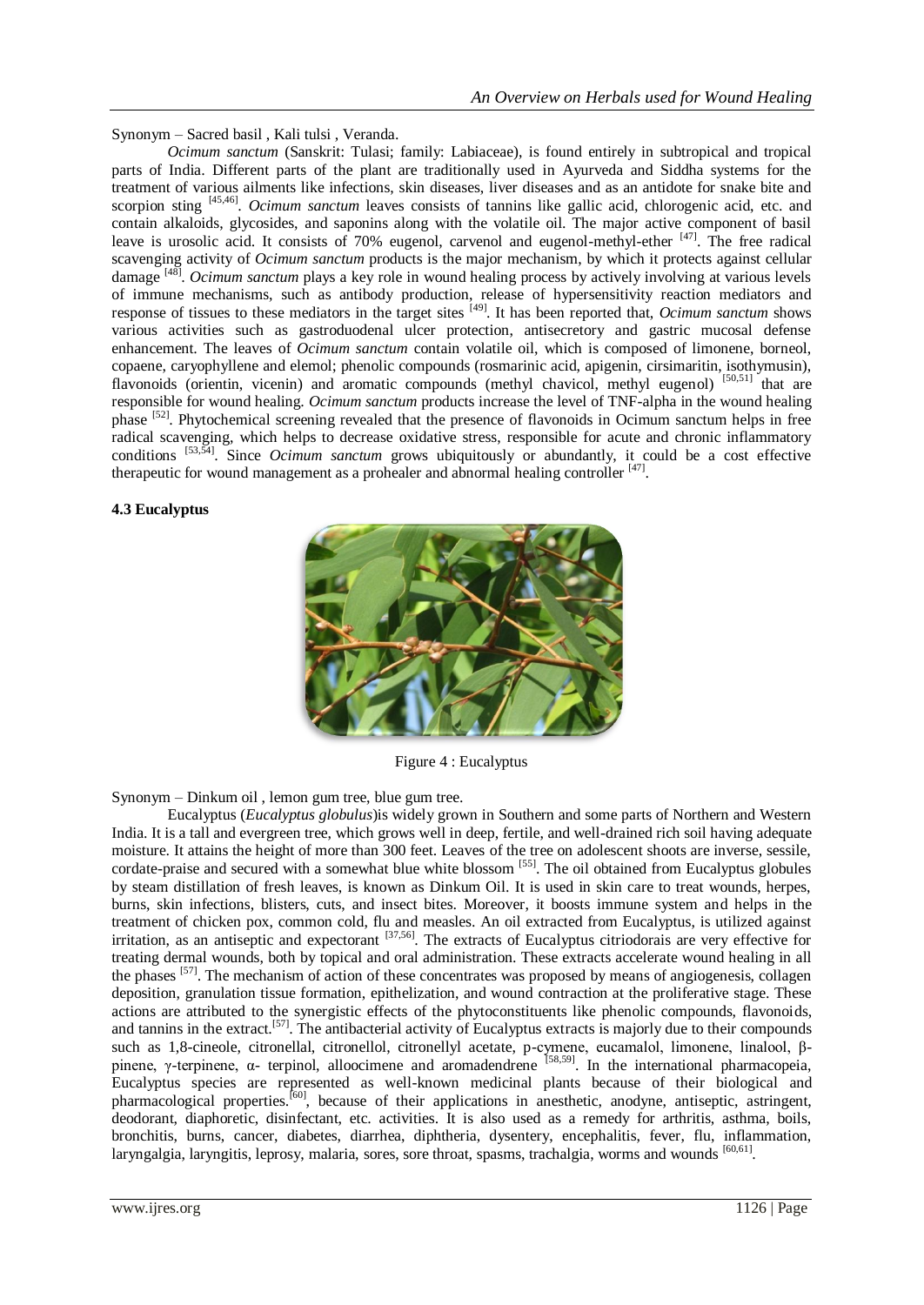## **4.4. Neem**



Figure 5 : Neem

# Synonym - Azadirachta indica., margosa

Neem (*Azadirachta indica*) Neem is an evergreen tree with small green leaves, grows up to 100 feet tall. Neem tree is found throughout India and also known as Herbal Indian Doctor [55]. Azadirachta indica (AI) A. Juss (the neem tree), member of the Meliaceae family is a popular and common tree in India. The benefits of various parts of neem tree is mentioned in the earliest Sanskrit medical writings and therefore, since Vedic time, neem tree is closer to human culture and civilization  $[62,63]$ . The bark as analgesic and cure for fever; twig for cough, asthma, piles, worms, urinary disorder, diabetes; leaf for leprosy, eye problem, intestinal worms, anorexia, skin ulcers, cancer; flower in elimination of intestinal worms, bile suppression, phlegm; fruit in piles, intestinal worms, urinary disorder, diabetes, wounds, eye problem, leprosy, seed in leprosy, intestinal worms, cancer; and oil for leprosy, intestinal worms, gum in scabies, wounds, ulcers, skin diseases, etc<sup>. [64]</sup>. Various phytochemical constituents such as alkaloids, triterpenoids, and their glycosides, limonoids, flavonoids, fatty acids and steroids from neem tree have proven to possess anti-inflammatory, anticarcinogenic, antiulcer, antioxidant, immunomodulatory, antifungal, antibacterial, antiviral, antimalarial, antimutagenic, and antihyperglycemic properties <sup>[65,66]</sup>. Active compounds such as nimbidin, nimbin, and nimbidol present in neem, which have anti-inflammatory, antimicrobial activities help in accelerating the wound healing process. Neem also consists of a large amount of amino acids, vitamins and minerals that plays a major role in proliferation phase of wound healing process [67,68,69]. This prevents secondary infections by microorganisms in any wound or lesion. According to clinical studies, neem inhibits inflammation as effectively as cortisone acetate, which further accelerates wound healing <sup>[70]</sup>. Neem (A. indica) oil is found to have significant effect in healing chronic wound and in the management of nonhealing wounds, when applied topically. It helps in angiogenesis and increases DNA content. Neem and Haridra (C. longa) can be used in combination to treat diabetic chronic wounds in a more effective way, both have a great effect in leprotic, venous, and decubitus ulcers too [71].

## **4.5 Turmeric**



Figure 6 : Turmeric

Synonym – curcumin , curcuma , curcuma aromatic.

Turmeric is a spice that originates from the root of *Curcuma longa*. It is a member of the ginger family, Zingaberaceae. In Ayurveda, turmeric has been utilized for its therapeutic properties for various treatments and via various routes of administration such as topical, oral and by inhalation [72]. Turmeric used as herbal medicine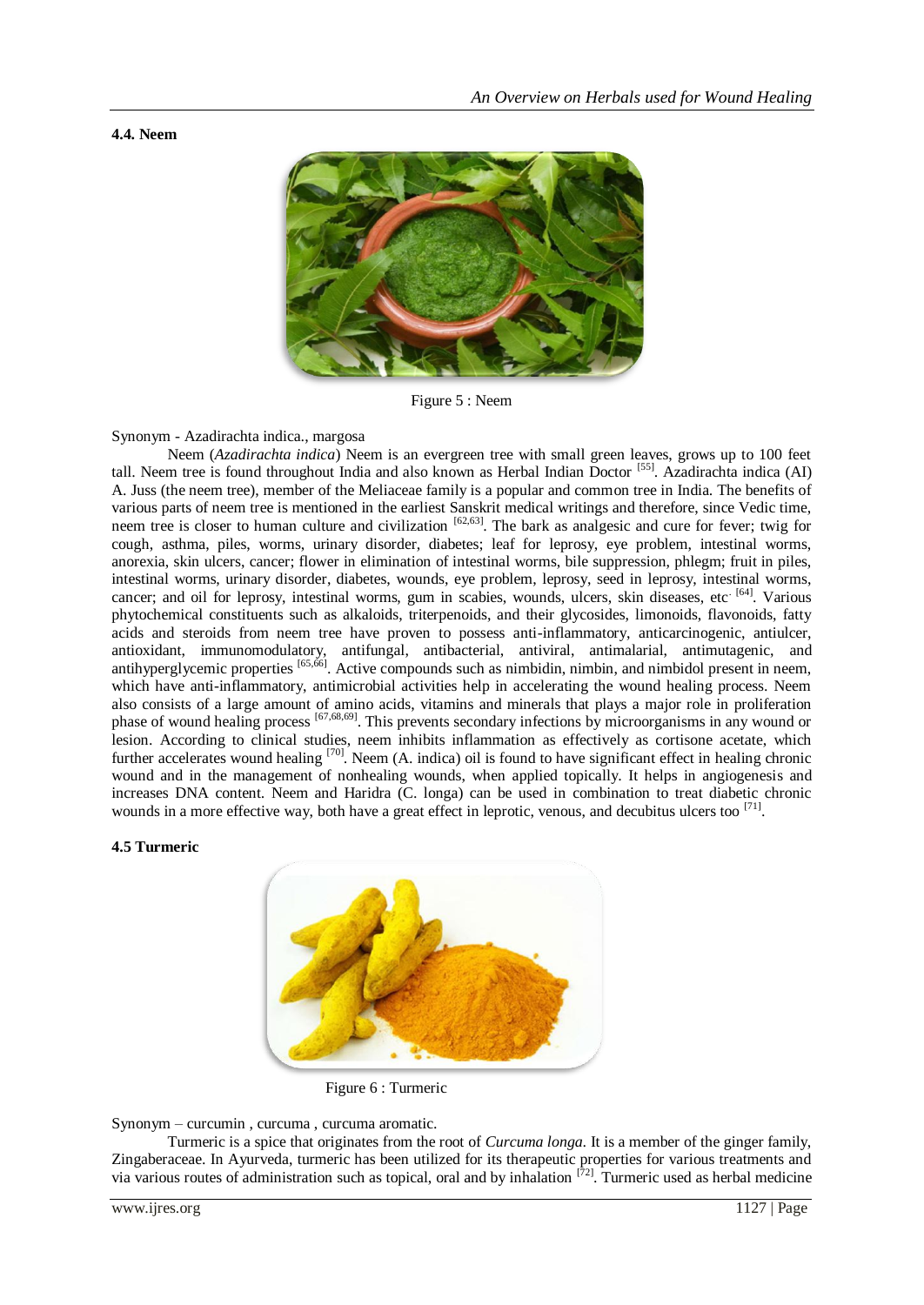for centuries in the treatment of various ailments. Curcumin has been reported of consisting significant wound healing properties along with anti-infective, anti-oxidant, anti-inflammatory, anti-mutagenic, anti-carcinogenic and anti-coagulant effects. It acts on different stages of wound healing process to fasten the process. Curcumin also has capacity to enhance granulation tissue formation, collagen deposition, tissue remodeling and wound contraction [73]. Curcumin accelerates the management of wound contraction by producing growth factors involved in the healing process <sup>[74]</sup>. In vitro, curcumin acts on wound healing in a dose dependent manner. It may be stimulatory at low doses and inhibitory at higher doses. It was reported that, curcumin facilitates fibrinolysis and cellular movement in wound healing by altering urokinase plasminogen activator expression [75]. The following properties of turmeric aids in wound healing: • Antibiotic activity: It inhibits bacterial infection of wound by bacteria such as E. coli, Staphylococcus and Bacillus. • Anti-inflammatory activity: It acts to relieve inflammation. • Analgesic activity: Decreases pain. • Helps in the synthesis of new skin cells and wound closure. [76] .

## **4.6 Bael (Stone apple)**



Figure 7 : Bael ( Stone apple)ss

# Synonym – Bengal quince , golden apple .

Bael (Aegle marmelos, family: Rutaceae) is a slender, aromatic, medium sized tree with 6.0-7.5 m height and 90-120 cm girth and found as a wild tree in the entire deciduous forests of India. The leaves of Bael are applied topically for wound healing <sup>[77]</sup>. The Indian subcontinental inhabitants have used Aegle marmelos for over 5000 years. It is an indigenous plant. In Ayurveda and in various folk medicines, its leaves, bark, roots, fruits, and seeds are extensively used to treat various diseases. According to scientific reports, fruits of bael possesses wide range of therapeutic effects like free radical scavenging, antioxidant, inhibition of lipid peroxidation, anti-diabetic, cardioprotective and radioprotective effects validating many of the ethnomedicinal uses <sup>[78,79]</sup>. Leaf extracts of Aegle marmelos, possesses good antioxidant power and it acts as an antigenotoxicant to heal wounds <sup>[80,81]</sup>. The active components of the root extract of Aegle marmelos accelerates wound healing and gives breaking strength to the healed wound <sup>[77]</sup>. Fruit pulp of Aegle marmelos shows wound healing effects as it increases collagen determinants and decreases inflammation [82].

## **4.7 Panax ginseng**



Figure 8 : Panax Ginseng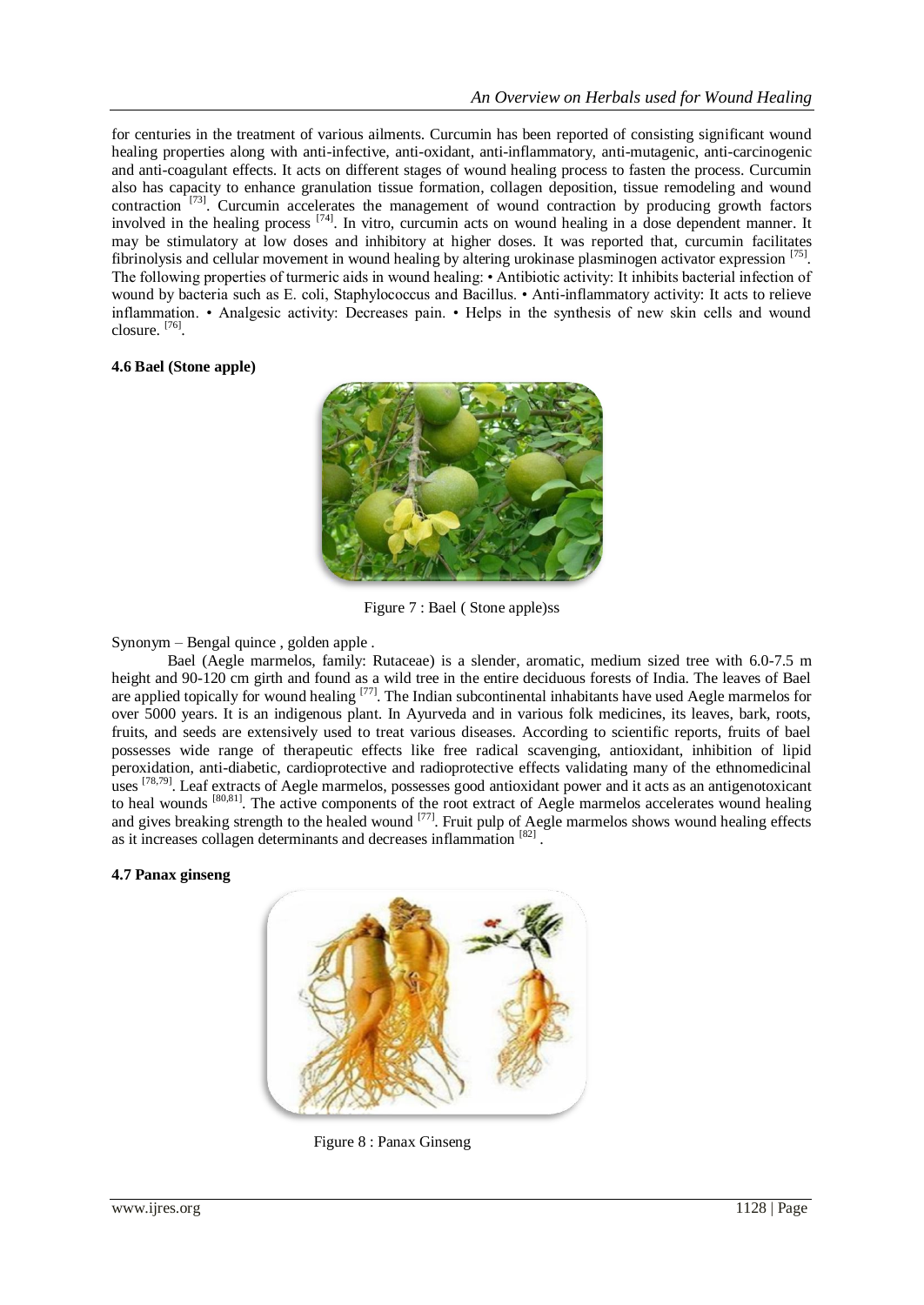Synonym - Ginseng , Chinese ginseng .

*Panax ginseng* is one of the most popular medicinal plants consumed in China, Japan, Korea, and Eastern Siberia to improve thinking, concentration, and memory. It is also claimed to support immunity and physical stamina and to reduce fatigue<sup>[83]</sup>. *Panax ginseng* is thus used to treat depression, anxiety, and chronic fatigue syndrome <sup>[84]</sup>. *Panax ginseng* has been demonstrated to induce vasodilation, control blood lipids, reduce inflammation , and confer antioxidant, anticancer, antibacterial , antiallergic ,antiaging, and immunomodulating activities. *Panax ginseng* contains many bioactive substances, among which a class of saponins (termed ginsenosides by Asian researchers and panaxosides by Russian researchers) represent the most potent active constituents of *Panax ginseng*<sup>[85]</sup>.

The root extracts of *Panax ginseng* have been shown to protect skin in C57BL mice from acute UVB irradiation [86] and significantly improve healing after laser burn injury and excisional wounding . Studies demonstrate *Panax ginseng* extracts enhance keratinocyte migration , as well as stimulate proliferation and increase collagen synthesis in human dermal fibroblasts *in vitro*. In addition, Choi demonstrated that the ginsenoside Rb2, isolated from *Panax ginseng*, induces the formation of the epidermis in raft culture via increased expression of epidermal growth factor and its receptor, fibronectin and its receptor, and keratin 5/14 and collagenase I <sup>[87]</sup>, all of which have critical roles in wound healing.

**4.8 German chamomile (Chamomilla recutita)** 





Synonym – Chamomile, German chamomile, Hungarian chamomile.

Chamomile (*C. recutita*) studied the effect of nanofibrous membranes of electrospun poly caprolactone/polystyrene (PCL/PS) as chamomile-containing active wound dressings. Therapy qualities C. recutita (L.) Rauschert, a member of the Asteraceae family, is present because of specific phenolics and flavonoids, apigenin, quercetin, patuletin, luteolin, and their glucosides. Apigenin is the rarest flavonoid in chamomile flora and has a remarkable effect on the wound healing process. Studies of antibacterial and antifungal in vitro demonstrated nanofibers' efficacy against microorganisms, Bacteria S. aureuas, and C. Albicans (fungi) with inhibitory zones approximately 7.6 mm in diameter. MTT assay demonstrated the adhesion of in vitro cells and the viability of mesenchymal stem cells on the nanofibers. The nanofibers, according to authors with 15 percent chamomile extract, up to  $99 \pm 60.5$  percent of the wound could be cured after 14 day post-treatment periods which were confirmed using a rat wound model. This wound examination showed the accretion of reepithelization and collagen in the dermis tissue, and also the absence of necrosis [88].

**4.9 Burdock (***Arctium lappa***)**



Figure 10 : Burdock (Arctium lappa)

Synonym – Greater burdock, edible burdock.

This, generally referred to as burdock, is a commonly grown perennial weed. *Arctium lappa* is used in the treatment of sore throats and skin pathologies such as boils, rashes, and acne in North America, Europe, and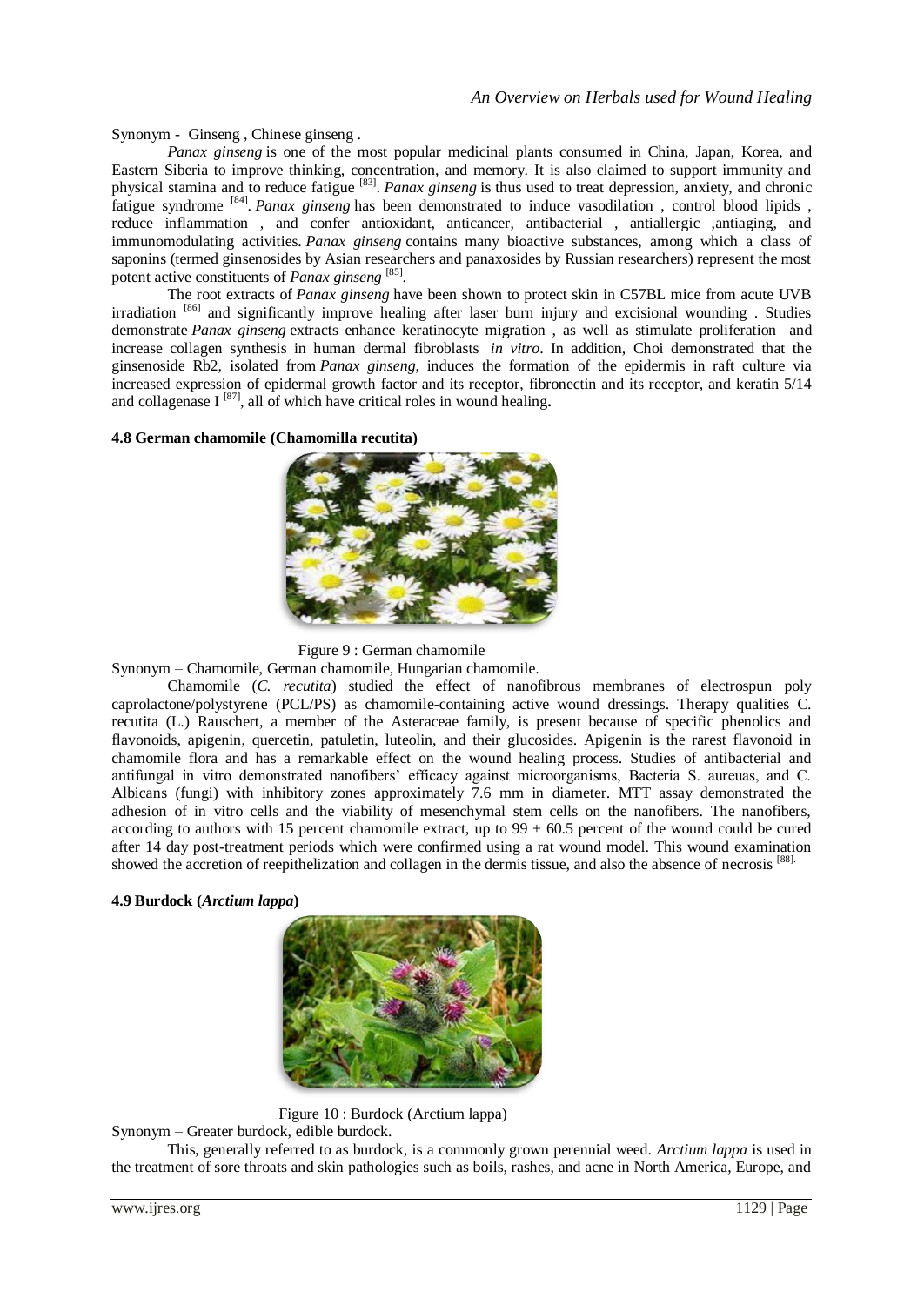Asia. In a clinical trial, the antioxidant, antimicrobial, anti-inflammatory, anti-diabetic, antiviral, anti-cancer, and hepatoprotective effects of Arctium lappa were detected. It has been shown that Arctium lappa root extract greatly enhances dermal ECM metabolism, affects glycosaminoglycan turnover and decreases visible in vivo wrinkles in human skin. Arctium lappa has also been reported to control cell adhesion and gene expression in canine dermal fibroblasts, influencing the Wnt/β-catenin signaling pathway, known to be a key wound cure regulator. In a pilot study of one medical drug, namely, Arctium lappa, burns and wounds topical ointment (B&W), discomfort and healing of human first and seconddegree burns was found to be handled more efficiently than the control procedure [89]

## **4.10 Calendula officinalis**



Figure 11: Calendula officinalis

Synonym – Marigold , ruddles , scotch marigold.

*Calendula officinalis*, commonly known as pot marigold, is a very widely distributed plant used for the treatment of a variety of skin conditions, such as wounds, burns, and dermatitis <sup>[90,91]</sup>. A range of pharmacological activities are ascribed to *Calendula officinalis*, including anti-inflammatory, antioxidant, antibacterial, antiviral, antifungal, and anticancer activities <sup>[92]</sup>. However, the exact mechanisms involved in its activities on the wound healing remain unknown. Studies using cultures of human and murine fibroblasts demonstrated that extracts of *Calendula officinalis* stimulate fibroblast migration and proliferation in a PI3Kdependent manner [93,94]. Extracts from the flower of *Calendula officinalis* stimulate granulation tissue formation by altering the expression of connective tissue growth factor (CTGF) and *α*-smooth muscle actin (*α*-SMA) in excisional wounds of BALB/c mice *in vivo* [95]. *Calendula officinalis* is also reported to enhance angiogenesis *in vivo*, demonstrated using the chicken chorioallantoic membrane (CAM) assay and a cutaneous wound healing model in rats [96].

| <b>Botanical Name Family</b>           | Parts/phytoconstituents used                                | <b>Wound Healing Model used</b>                                                                                                                                                                       | Ref. |
|----------------------------------------|-------------------------------------------------------------|-------------------------------------------------------------------------------------------------------------------------------------------------------------------------------------------------------|------|
| Aloe barbadensis miller<br>(Liliaceae) | Leaves                                                      | Excision                                                                                                                                                                                              |      |
| Ocimum<br>tenuiflorum<br>(Lamiaceae)   | Leaves                                                      | Excision                                                                                                                                                                                              | 98   |
| Eucalyptus (Myrtaceae)                 | Leaves                                                      | Excision, Incision, Dead space                                                                                                                                                                        | 99   |
| Azadirachta<br>indica<br>(Meliaceae)   | Stem Bark, leaves                                           | Excision, Incision                                                                                                                                                                                    | 100  |
| Curcuma<br>longa<br>(Zingiberaceae)    | Rhizome, curcumin                                           | Excision                                                                                                                                                                                              | 101  |
| Bael<br>(stone)<br>apple<br>Rutaceae   | Roots extrats                                               | Fruit extracts of bael have demonstrated<br>protective effects on pancreatic tissues of<br>diabetic rats                                                                                              | 102  |
| Panax gingseng<br>(Araliaceae)         | Leaves, roots, whole plant                                  | laser burn and excision wounds models in<br>mice Cell migration and wound healing<br>assays                                                                                                           | 103  |
| chamomile<br>German<br>(Asteraceae)    | Flavonoids, apigenin,<br>quercetin,<br>Patuletin, luteolin. | chamomile ameliorates hyperglycemia and<br>diabetic complications by suppressing blood<br>sugar levels, increasing liver glycogen<br>storage and inhibition of sorbitol in the<br>human erythrocytes. | 104  |
| Burdock (Arctium lappa)                | Leaves, whole plants                                        | Canine<br>Human burn wounds<br>dermal<br>fibroblast adhesion assay                                                                                                                                    | 105  |
| Calendula officinalis                  | Flower                                                      | Excision wound model in BALB/c mice<br>Punch wound model in rats                                                                                                                                      | 106  |

Table 2 - Scientifically evident plants used for wound healing activity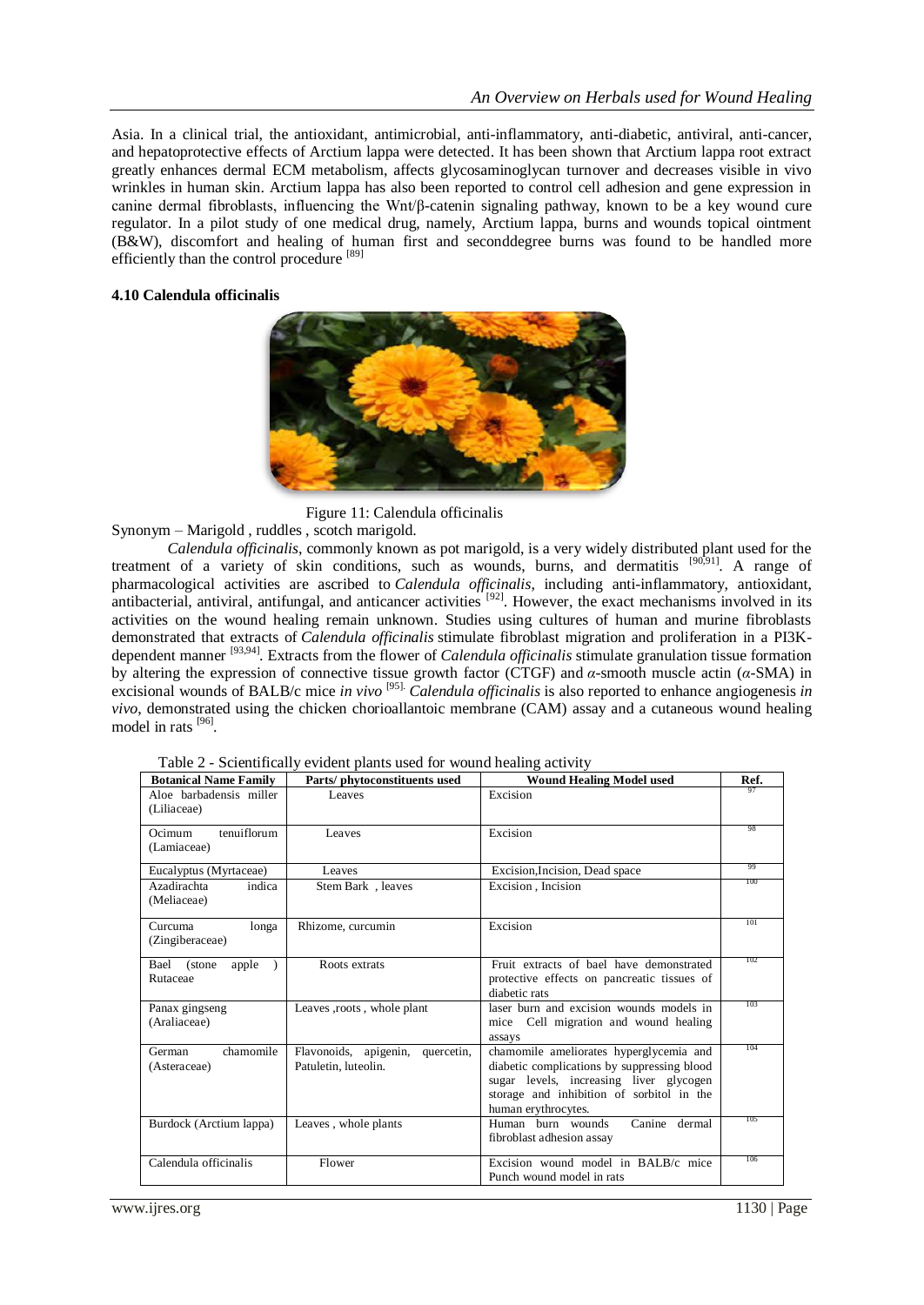#### **V. Conclusion**

Wound healing from the ancient times remain the challenging clinical issue for effective wound healing treatment. It also involves various phases like Hemostasis, Inflammation, Proliferation, Remodeling etc. The goal of wound care is to enhance healing process and reduce the risk factors. The review covers the medicinal plants that are used for wound healing potential which could be beneficial in therapeutic practice and development of new healing drugs for human use.

#### **References:**

- [1]. Lazarus GS, Cooper DM, Knighton DR, Margolis DJ, Percoraro RE, Rodeheaver G, Robson MC. Definitions and guidelines for assessment of wounds and evaluation of healing. Wound repair and regeneration. 1994 Jul;2(3):165-70.
- [2]. Reddy GA, Priyanka B, Saranya CS, Kumar CK. Wound healing potential of Indian medicinal plants. International Journal of Pharmacy Review & Research. 2012;2(2):75-87.
- [3]. Kumar B, Vijayakumar M, Govindarajan R, Pushpangadan P. Ethnopharmacological approaches to wound healing—exploring medicinal plants of India. Journal of ethnopharmacology. 2007 Nov 1;114(2):103-13.
- [4]. Sumitra M, Manikandan P, Suguna L. Efficacy of Butea monosperma on dermal wound healing in rats. The International Journal of Biochemistry & Cell Biology. 2005 Mar 1;37(3):566-73.
- [5]. Leach MJ. Making sense of the venous leg ulcer debate: a literature review. Journal of wound care. 2004 Feb;13(2):52-6.
- [6]. Alam G, Singh MP, Singh A. Wound healing potential of some medicinal plants. International Journal of Pharmaceutical Sciences Review and Research. 2011 Jul;9(1):136-45.
- [7]. Bhargavi S, Kumar A, Babu R. Ancient and modern view of wound healing: Therapeutic treatments. Research Journal of Pharmaceutical, Biological and Chemical Sciences. 2011 Jul;2(3):474.
- [8]. Lazarus GS, Cooper DM, Knighton DR, Margolis DJ, Percoraro RE, Rodeheaver G, Robson MC. Definitions and guidelines for assessment of wounds and evaluation of healing. Wound repair and regeneration. 1994 Jul;2(3):165-70.
- [9]. Menke NB, Ward KR, Witten TM, Bonchev DG, Diegelmann RF. Impaired wound healing. Clinics in dermatology. 2007 Jan 1;25(1):19-25.
- [10]. Alam G, Singh MP, Singh A. Wound healing potential of some medicinal plants. International Journal of Pharmaceutical Sciences Review and Research. 2011 Jul;9(1):136-45.
- [11]. Nagori BP, Solanki R. Role of medicinal plants in wound healing. Research Journal of Medicinal Plant. 2011;5(4):392-405.
- [12]. Hess CT. Understanding the barriers to healing. Advances in skin & wound care. 2012 May 1;25(5):240.
- [13]. Kiwanuka E, Junker J, Eriksson E. Harnessing growth factors to influence wound healing. Clinics in plastic surgery. 2012 Jul 1;39(3):239-48.
- [14]. Guo S, DiPietro LA, et al. Wound Healing and Tissue Regeneration. 2010; 3: 219-229.<br>[15]. Martin P. Wound healing--aiming for perfect skin regeneration. Science. 1997 Apr 4;2
- Martin P. Wound healing--aiming for perfect skin regeneration. Science. 1997 Apr 4;276(5309):75-81.
- [16]. Pastar I, Stojadinovic O, Yin NC, Ramirez H, Nusbaum AG, Sawaya A, Patel SB, Khalid L, Isseroff RR, Tomic-Canic M. Epithelialization in wound healing: a comprehensive review. Advances in wound care. 2014 Jul 1;3(7):445-64.
- [17]. Kim JE, Lee JH, Kim SH, Jung Y. Skin regeneration with self-assembled peptide hydrogels conjugated with substance P in a diabetic rat model. Tissue Engineering Part A. 2018 Jan 1;24(1-2):21-33.
- [18]. Kumar B, Vijayakumar M, Govindarajan R, Pushpangadan P. Ethnopharmacological approaches to wound healing—exploring medicinal plants of India. Journal of ethnopharmacology. 2007 Nov 1;114(2):103-13.
- [19]. Sahu PK, Giri DD, Singh R, Pandey P, Gupta S, Shrivastava AK, Kumar A, Pandey KD. Therapeutic and medicinal uses of Aloe vera: a review. Pharmacology & Pharmacy. 2013 Nov 8;4(08):599.
- [20]. Kumar MS, Sripriya R, Raghavan HV, Sehgal PK. Wound healing potential of Cassia fistula on infected albino rat model. Journal of Surgical Research. 2006 Apr 1;131(2):283-9.
- [21]. Jivad N, Bahmani M, Asadi-Samani M. A review of the most important medicinal plants effective on wound healing on ethnobotany evidence of Iran. Der Pharmacia Lettre. 2016;8(2):353-7.
- [22]. Gallacher SJ, Thomson G, Fraser WD, Fisher BM, Gemmell CG, MacCuish AC. Neutrophil bactericidal function in diabetes mellitus: evidence for association with blood glucose control. Diabetic medicine. 1995 Oct;12(10):916-20.
- [23]. Muchova J, Liptakova A, Orszaghova Z, Garaiova I, Tisoň P, Čársky J, ? uračková Z. Antioxidant systems in polymorphonuclear leucocytes of type 2 diabetes mellitus. Diabetic medicine. 1999 Jan;16(1):74-8.
- 
- [24]. Oguntibeju OO. Medicinal plants and their effects on diabetic wound healing. Veterinary world. 2019 May;12(5):653.<br>[25]. Cianfarani F, Toietta G, Di Rocco G, Cesareo E, Zambruno G, Odorisio T. Diabetes impairs adipos [25]. Cianfarani F, Toietta G, Di Rocco G, Cesareo E, Zambruno G, Odorisio T. Diabetes impairs adipose tissue–derived stem cell function and efficiency in promoting wound healing. Wound repair and regeneration. 2013 Jul;21(4):545-53.
- [26]. Marrie TJ. Bacteraemic pneumococcal pneumonia: a continuously evolving disease. Journal of infection. 1992 May 1;24(3):247-55.
- [27]. Sherman RA. A new dressing design for use with maggot therapy. Plastic and reconstructive surgery. 1997 Aug 1;100(2):451-6.
- [28]. Greenhalgh DG. Wound healing and diabetes mellitus. Clinics in plastic surgery. 2003 Jan 1;30(1):37-45.
- [29]. Oso B, Abey N, Oyeleke O, Olowookere B. Comparative Study of the in vitro Antioxidant Properties of Methanolic Extracts of Chromolaena odorata and Ageratum conyzoides used in Wound Healing. International Annals of Science. 2019;6(1):8-12.
- [30]. Thakur R, Jain N, Pathak R, Sandhu SS. Practices in wound healing studies of plants. Evidence-based complementary and alternative medicine. 2011 Jan 1;2011.
- [31]. Albritton JS. Complications of wound repair. Clinics in podiatric medicine and surgery. 1991 Oct 1;8(4):773-85.
- [32]. Mukherjee PK, Mukherjee K, Rajesh Kumar M, Pal M, Saha BP. Evaluation of wound healing activity of some herbal formulations. Phytotherapy Research. 2003 Mar;17(3):265-8.
- [33]. Kirtikar KR, Basu BD. Indian Medicinal Plants with Illustrations, 2nd edn.–11 vols. Oriental Enterprises, Dehra Dun. 2001.
- [34]. Budovsky A, Yarmolinsky L, Ben‐Shabat S. Effect of medicinal plants on wound healing. Wound Repair and Regeneration. 2015 Mar; 23(2): 171-83.
- [35]. Yuan H, Ma Q, Ye L, Piao G. The traditional medicine and modern medicine from natural products. Molecules. 2016 May;21(5):559.
- [36]. Heggers JP, Kucukcelebi A, Listengarten D, Stabenau J, Ko F, Broemeling LD, Robson MC, Winters WD. Beneficial effect of Aloe on wound healing in an excisional wound model. The Journal of Alternative and Complementary Medicine. 1996 Jun 1;2(2):271-7.
- [37]. Sabale P, Bhimani B, Prajapati C, Sabale V. An overview of medicinal plants as wound healers. Journal of Applied Pharmaceutical Science. 2012 Nov;2(11):143-50.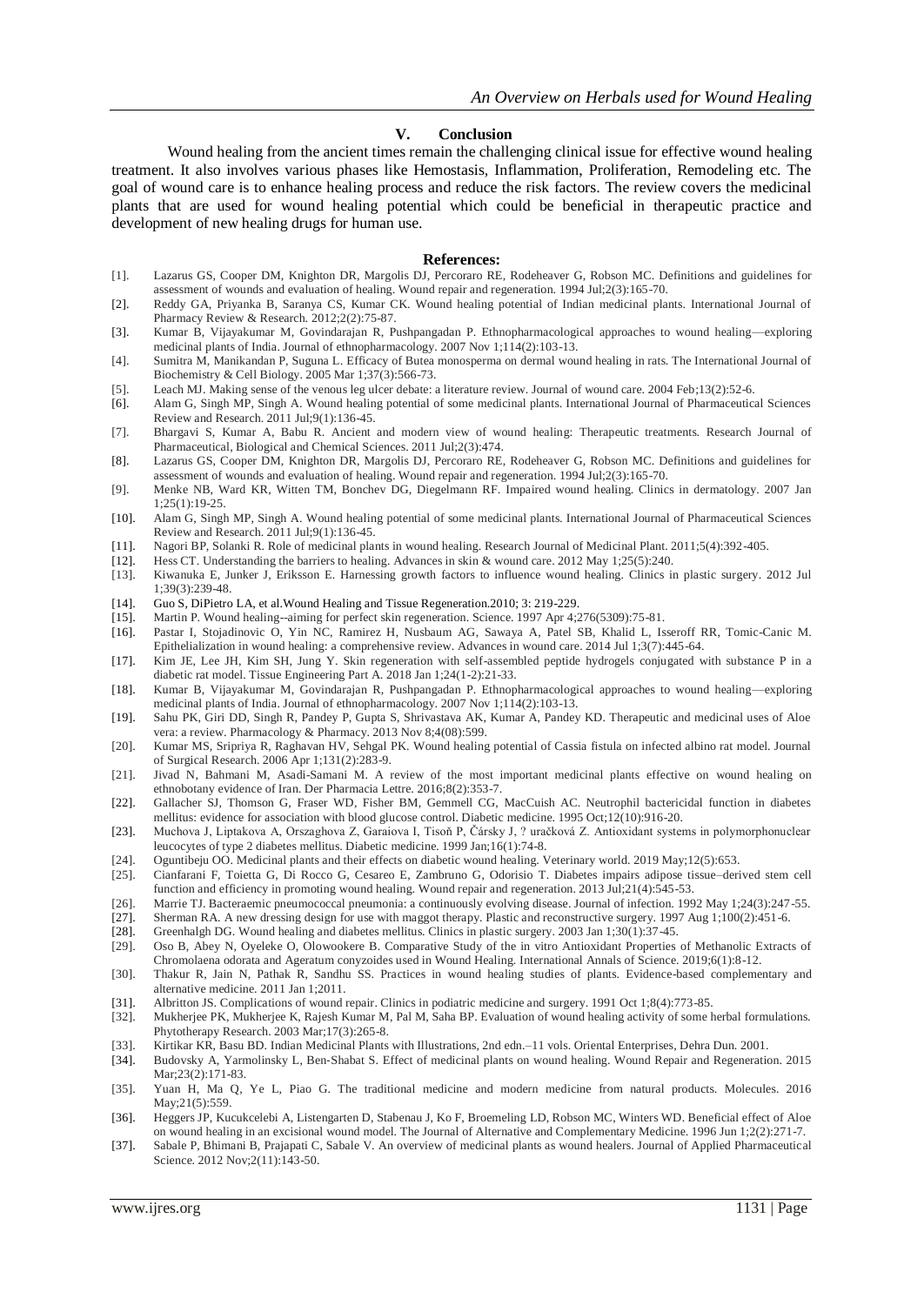- [38]. Chatterjee P, Chakraborty B, Nandy S. Aloe vera plant: Review with significant pharmacological activities. Mintage Journal of Pharmaceutical and Medical Sciences. 2013;2(3):21-4.
- [39]. Saini S, Dhiman A, Nanda S. Traditional Indian medicinal plants with potential wound healing activity: a review. International journal of pharmaceutical sciences and research. 2016 May 1;7(5):1809.
- [40]. Purohit S, Solanki R, Soni M, Mathur V. Experimental evaluation of Indian Aloe (Aloe Vera) leaves pulp as topical medicament on wound healing. Int J Pharmacol Res. 2012;2:4-12.
- [41]. Chithra P, Sajithlal GB, Chandrakasan G. Influence of Aloe vera on collagen turnover in healing of dermal wounds in rats. Indian Journal of Experimental Biology. 1998 Sep 1;36(9):896-901.
- [42]. Yadav KH, Kumar JR, Basha SI, Deshmukh GR, Gujjula R, Santhamma B. Wound healing activity of topical application of Aloe vera gel in experimental animal models. International Journal of Pharma and Bio Sciences. 2012 Apr;3(2):63-72.
- [43]. Boudreau MD, Beland FA. An evaluation of the biological and toxicological properties of Aloe barbadensis (miller), Aloe vera. Journal of Environmental Science and Health Part C. 2006 Jul 1;24(1):103-54.
- [44]. Hashemi SA, Madani SA, Abediankenari S. The review on properties of Aloe vera in healing of cutaneous wounds. BioMed research international. 2015 May 19;2015..
- [45]. Godhwani S, Godhwani JL, Was DS. Ocimum sanctum—a preliminary study evaluating its immunoregulatory profile in albino rats. Journal of ethnopharmacology. 1988 Dec 1;24(2-3):193-8.
- [46]. Shetty S, Udupa S, Udupa L. Evaluation of antioxidant and wound healing effects of alcoholic and aqueous extract of Ocimum sanctum Linn in rats. Evidence-Based Complementary and Alternative Medicine. 2008 Mar 1;5(1):95-101.
- [47]. Udupa SL, Shetty S, Udupa AL, Somayaji SN. Effect of Ocimum sanctum Linn. on normal and dexamethasone suppressed wound healing.
- [48]. Ganasoundari A, Devi PU, Rao BS. Enhancement of bone marrow radioprotection and reduction of WR-2721 toxicity by Ocimum sanctum. Mutation Research/Fundamental and Molecular Mechanisms of Mutagenesis. 1998 Feb 2;397(2):303-12.
- [49]. Mediratta PK, Sharma KK, Singh S. Evaluation of immunomodulatory potential of Ocimum sanctum seed oil and its possible mechanism of action. Journal of Ethnopharmacology. 2002 Apr 1;80(1):15-20.
- [50]. Prakash PA, Gupta N. Therapeutic uses of Ocimum sanctum Linn (Tulsi) with a note on eugenol and its pharmacological actions: a short review. Indian journal of physiology and pharmacology. 2005 Apr 1;49(2):125.
- [51]. Pattanayak P, Behera P, Das D, Panda SK. Ocimum sanctum Linn. A reservoir plant for therapeutic applications: An overview. Pharmacognosy reviews. 2010 Jan;4(7):95.
- [52]. Goel A, Kumar S, Singh DK, Bhatia AK. Wound healing potential of Ocimum sanctum linn. with induction of tumor necrosis factor
- [53]. Maier CM, Chan PH. Book review: role of superoxide dismutases in oxidative damage and neurodegenerative disorders. The Neuroscientist. 2002 Aug;8(4):323-34.
- [54]. Vana DR. The molecular crosstalk: oxidative stress, genomic instability and neurodegenerative disorders. Biomedical Research. 2017 Jan 1;28(14):6446-51.
- [55]. Dan MM, Sarmah P, Vana DR, Dattatreya A. Wound healing: concepts and updates in herbal medicine. International Journal of Medical Research & Health Sciences. 2018;7(1):170-81..
- [56]. Habbu PV, Joshi H, Patil BS. Ph. cog Rev.: Review Article potential wound healers from plant origin. Pharmacognosy Reviews. 2007 Jul;1(2):14-28.
- [57]. Velmurugan C, Geetha C, Shajahan S, Vijayakumar S, Kumar PL. Wound healing potential of leaves of eucalyptus citriodoralin rats. World J Pharm Sci. 2014;2:62-71.
- [58]. Nezhad FM, Zeigham H, Mota A, Sattari M, Yadegar A. Antibacterial activity of Eucalyptus extracts on methicillin resistance Staphylococcus aureus. Research Journal of Biological Sciences. 2009;4(8):905-8.
- [59]. Rezaeian S, Attaran S, Pourianfar HR. Time-kill kinetics and antibacterial activity of crude methanolic extract of Thymus daenensis Celak. Biomedical Research (0970-938X). 2016 Apr 1;27(2).
- [60]. Bajaj YP. Trees III. Springer Science & Business Media; 2013 Apr 17.
- [61]. Bachir RG, Benali M. Antibacterial activity of the essential oils from the leaves of Eucalyptus globulus against Escherichia coli and Staphylococcus aureus. Asian Pacific journal of tropical biomedicine. 2012 Sep 1;2(9):739-42.
- [62]. Biswas K, Chattopadhyay I, Banerjee RK, Bandyopadhyay U. Biological activities and medicinal properties of neem (Azadirachta indica). Current science. 2002 Jun 10:1336-45.
- [63]. Brototi B, Kaplay RD. Azadirachta indica (Neem): It's economic utility and chances for commercial planned plantation in Nanded District. Int. J. Pharma. 2011;1(2):100-4.
- [64]. Paul R, Prasad M, Sah NK. Anticancer biology of Azadirachta indica L (neem): a mini review. Cancer biology & therapy. 2011 Sep 15;12(6):467-76.
- [65]. Siddiqui S, Siddiqui BS, Faizi S. Studies in the Chemical Constituents of Azadirachta indica Part II: Isolation and structure of the new triterpenoid azadirachtol. Planta medica. 1985 Dec;51(06):478-80.
- [66]. Negahdary M, Omidi S, Eghbali-Zarch A, Mousavi SA, Mohseni GR, Moradpour Y, Rahimi G. Plant synthesis of silver nanoparticles using Matricaria chamomilla plant and evaluation of its antibacterial and antifungal effects. Biomedical Resear ch (0970-938X). 2015 Oct 1;26(4).
- [67]. Subapriya R, Nagini S. Medicinal properties of neem leaves: a review. Current Medicinal Chemistry-Anti-Cancer Agents. 2005 Mar 1;5(2):149-56.
- [68]. Chundran NK, Husen IR, Rubianti I. Effect of Neem leaves extract (Azadirachta Indica) on wound healing. Althea Medical Journal. 2015 Jun 30;2(2):199-203.
- [69]. Terzi HA, Kardes H, Atasoy AR, Aykan SB, Karakece E, Ustundag GH, Ermis B, Ciftci IH. The antibacterial effects of bilirubin on gram-negative bacterial agents of sepsis. Biomed. Res. 2016 Jan 1;27:207-9.
- [70]. Raina R, Parwez S, Verma PK, Pankaj NK. Medicinal plants and their role in wound healing. Online Veterinary J. 2008 Jan;3(1):21.
- [71]. Singh A, Singh AK, Narayan G, Singh TB, Shukla VK. Effect of Neem oil and Haridra on non-healing wounds. Ayu. 2014 Oct;35(4):398.
- [72]. Chainani-Wu N. Safety and anti-inflammatory activity of curcumin: a component of tumeric (Curcuma longa). The Journal of Alternative & Complementary Medicine. 2003 Feb 1;9(1):161-8.
- [73]. Akbik D, Ghadiri M, Chrzanowski W, Rohanizadeh R. Curcumin as a wound healing agent. Life sciences. 2014 Oct 22;116(1):1-7.
- [74]. Tejada S, Manayi A, Daglia M, F Nabavi S, Sureda A, Hajheydari Z, Gortzi O, Pazoki-Toroudi H, M Nabavi S. Wound healing effects of curcumin: A short review. Current pharmaceutical biotechnology. 2016 Sep 1;17(11):1002-7.